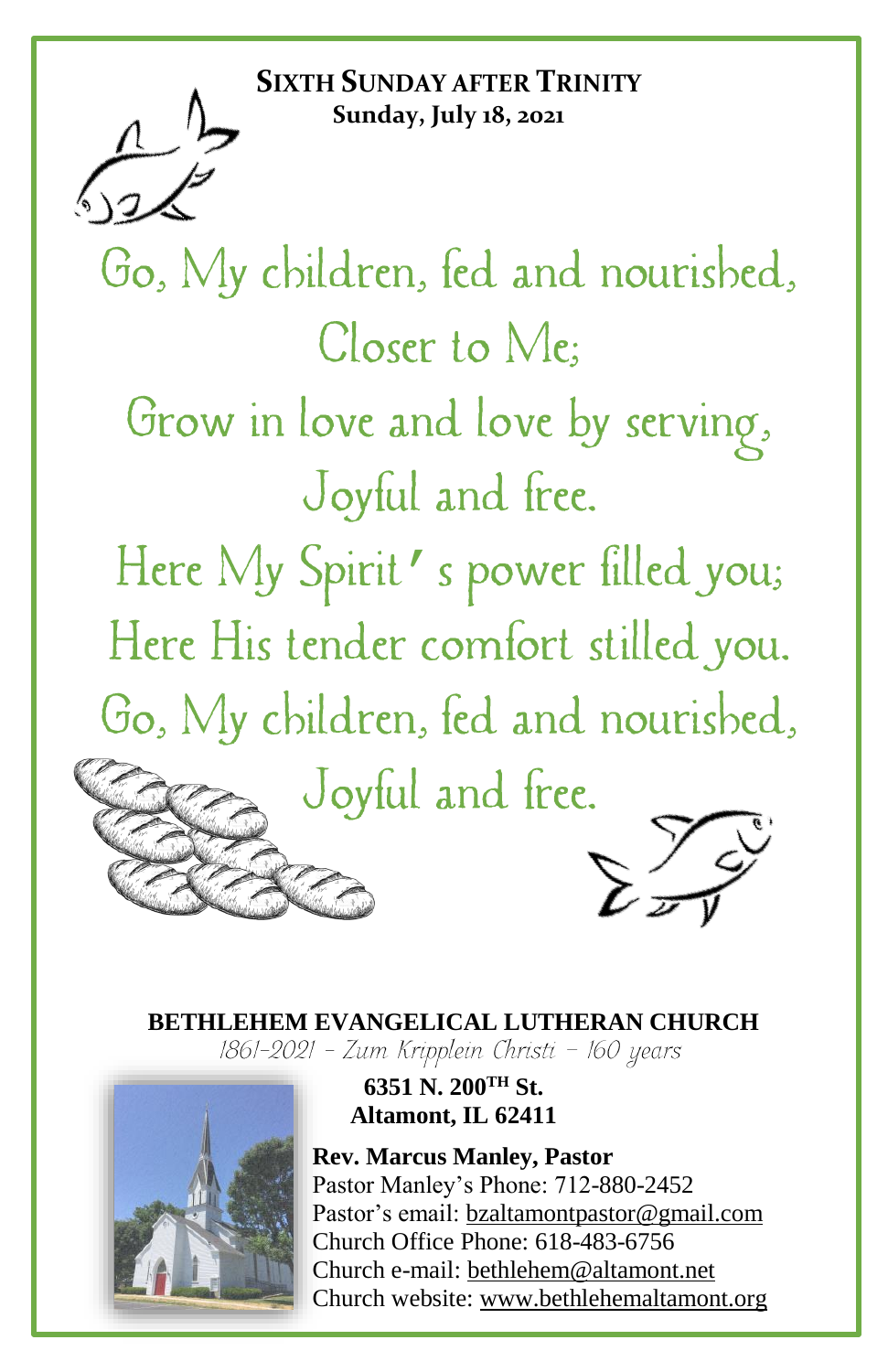*Welcome to Bethlehem Evangelical Lutheran Church, we are happy you are here today. It is customary when you enter the church nave to observe silence for meditation during your silent prayer, the ringing of the bells, and the prelude, in order to prepare you for the beginning of the worship service. Thank you for joining us today and God's Blessings.*

**PRAYARANA NATURAL PROTECT PARAMETERING CONTROLLER** 

Prayer before worship: *O God, whose never-failing providence orders all things both in heaven and earth, we humbly implore You to put away from us all hurtful things and to give us those things that are profitable for us; through Jesus Christ, Your Son, our Lord, who lives and reigns with You and the Holy Spirit, one God, now and forever. Amen* 

#### **In our prayers we remember:**

Those in need of healing & comfort: *Carl Becker, Kaly Benning, Tina Benning, Sherry Dahnke, Tiffany Dunaway, Bernice Graumenz, Zoe Hoehler, Tim Mueller, Luella Rubin, Susie Rush, Irene Spilker, Karen Stuemke, Steve Voelker, Clete Westendorf, Gene Wharton, Craig Wolff, and Lilly Wright.*

Those celebrating **Birthdays** this week (07/18-07/24*): 07/18 – Garrett Flood, Kevin Yagow; 07/23 – Emerson Caraway; 07/24 – Blayke Huston*

**Anniversaries:** *Marcus & Amy Manley*................07/18...................12 years

**Church News State News Represent And Represent News State State State State State State State State State State Sta** 

Communion Note – diluted wine is available, please request prior to worship service.

**Adult Bible Study** will be taking a short break during the month of July. Bible class will resume August 1<sup>st</sup> and will be focusing on Christian Stewardship. We look forward to having you join the class in August.

#### **Trustee's Report:**

Offering collected for the Home Purpose General Fund on July 11: \$3,857.00  *(Our anticipated 2021 weekly amount needed is \$5,972.) All loose change in the offering plate has been designated for the LWML Mites.* Building Fund collected on July 11: \$475.00 Building Fund collected on July 11 for parking lot: \$50.00 - Church Window Project Fund total: \$12,878 (Total amount needed: \$55,000)

**Cemetery Meeting –** Today, Sunday, July 18, after the worship service in the parish hall

**Council Meeting** – Wednesday, July 21, 7:00 p.m.

**Voters' Assembly Meeting** – Sunday, July 25, 1:30 p.m.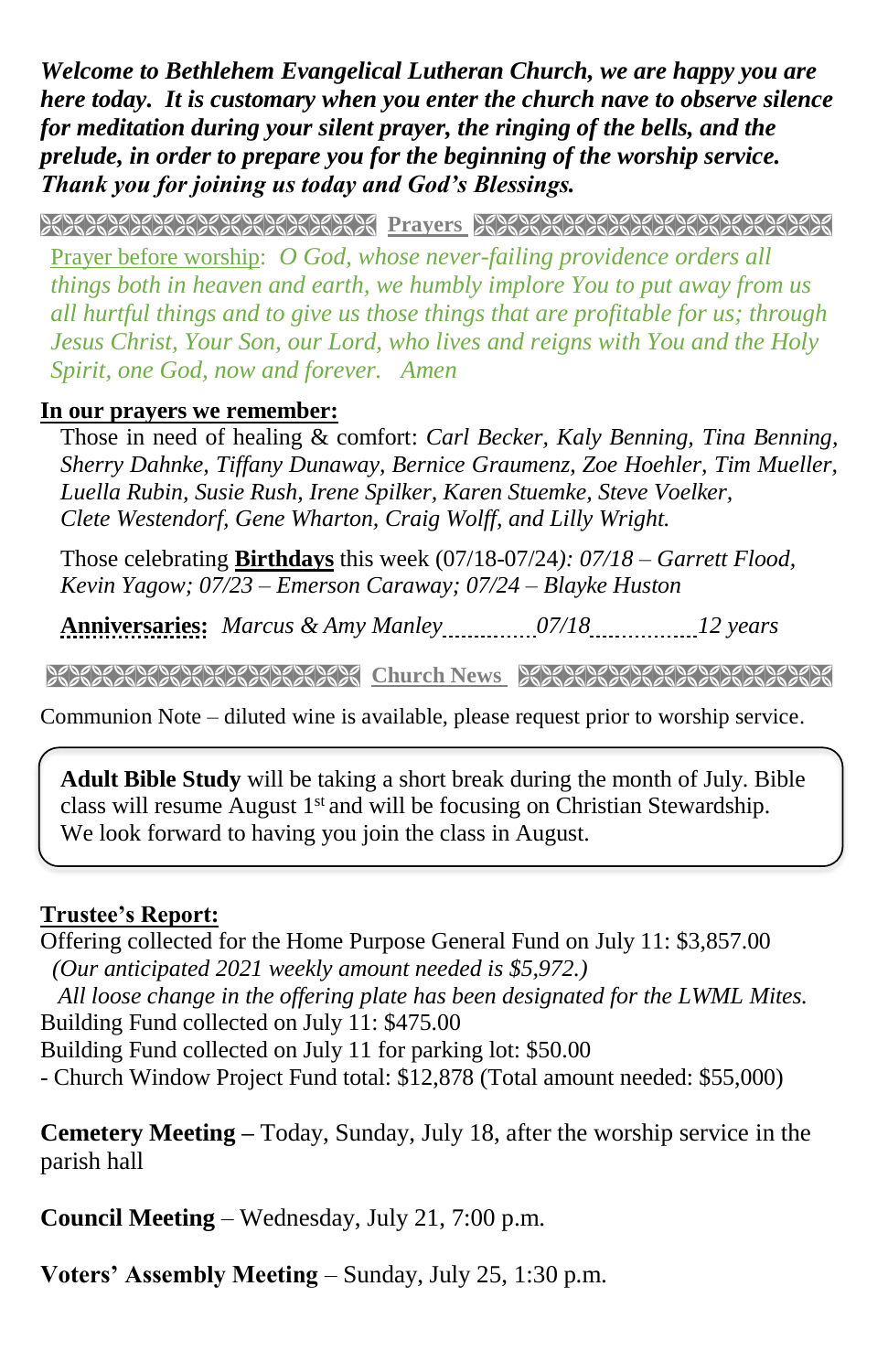#### **Proposed Rules for the Use of the Bethlehem Lutheran Church Parish Hall**

Discussion and voting on the rules for use of the parish hall will take place at the Voters' Assembly on Sunday, July 25.

– Copies of the proposed rules are available in the narthex.

Start your day. End your day. Take a break in the middle. No matter when you need it, **Portals of Prayer** inspires you to live each day in Jesus' name.

July-September 2021 pocket size issues are available in your bulletin boxes today. Portals of Prayer quarterly issues are also printed in "digest" and "large print" sizes, just notify the church office if you would like to receive a size (other than pocket) that is most convenient and usable for you. Thank you.

**Large Print Lutheran Service Book** available in the narthex, just ask an usher for assistance.

**Final Victory Workshop – Sunday, September 19, 2021 –** Our funeral service is a worship service of the Holy Trinity, who brought us from death to life by the death of Jesus and who has now delivered us from this veil of tears to Himself in heaven. In thanks to God for His gift of eternal life, in planning our funeral we have one final opportunity to make the good confession of our Lord Jesus to men.

--Preplanning your funeral is also a way to help your loved ones carry out your wishes, easing their minds at a time when they are grieving the loss of a loved one with the hope in eternal life with Him in heaven.

-- Bethlehem Church has planned this workshop inspired by the book "Final Victory: Contemplating the Death & Funeral of a Christian" by Bryan Wolfmueller

-- Lunch will be provided at noon.

-- Followed by our Featured Presenters:

Rev. Marcus Manley- Making the Case for Lutheran Funerals

Rev. Ken Schurb - Gift Planning

Mr. Dale Wolff/Mrs. Kirsten Osteen - Wills, Trusts, and Estate Planning Mr. Wayne Yagow - Burial Basics

Rev. Michael Mohr - "Ars moriendi" The Art of Dying Funeral Hymn Sing

-- Workshop will be held at the Bethlehem Church Parish Hall. Everyone is welcome to attend. To register for this free workshop, please contact the Bethlehem Church Office by Mon., Sept. 13, email: **bethlehem**@altamont.net, or call 618-483-6756. Thank you.